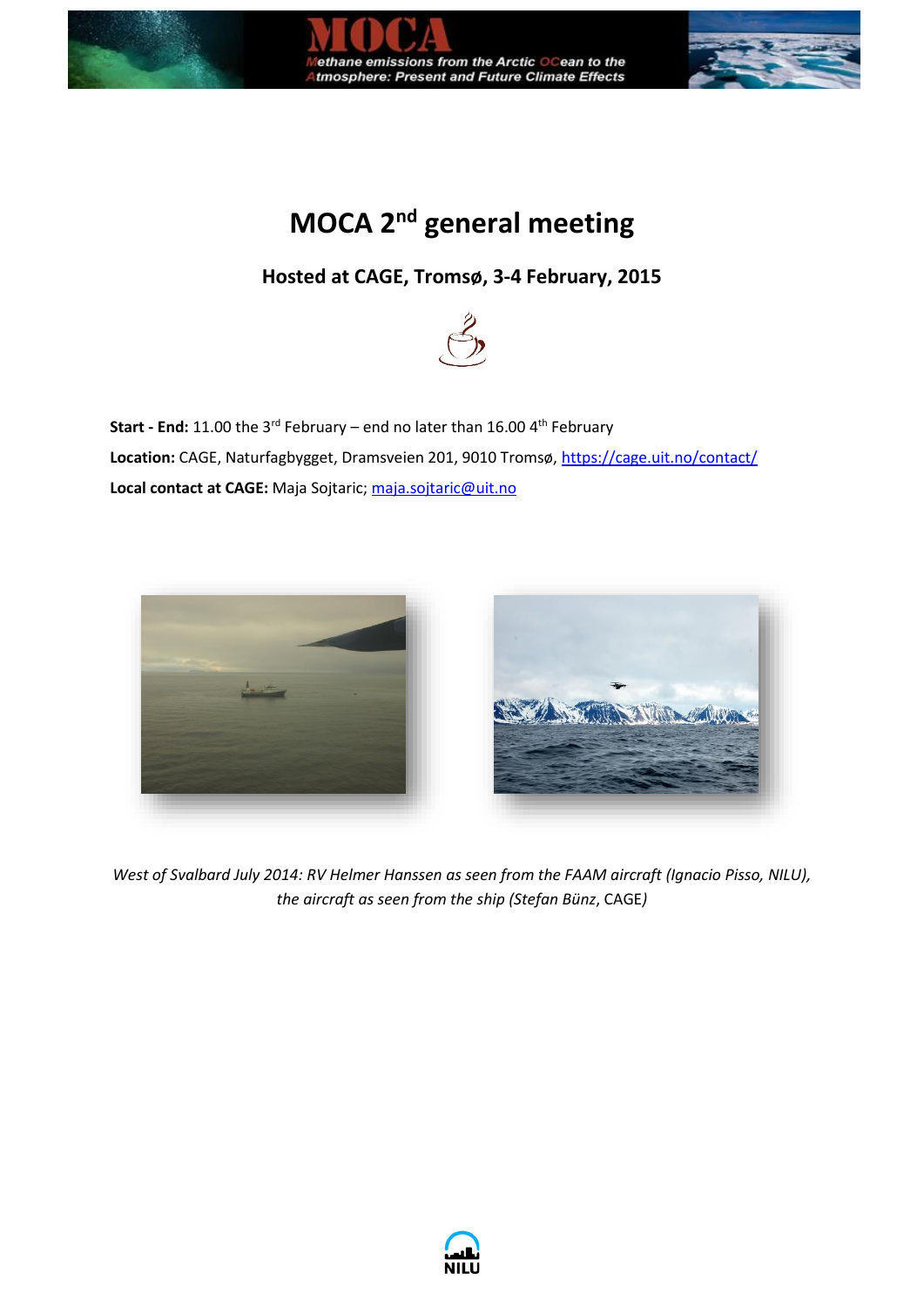



|                    | <b>Tuesday 3 February</b>                                                                                                                                                                                                                                                                                                                                                                                                                                                                                                                                                                                                                                                                                                                                                                                                       |                                                                   |
|--------------------|---------------------------------------------------------------------------------------------------------------------------------------------------------------------------------------------------------------------------------------------------------------------------------------------------------------------------------------------------------------------------------------------------------------------------------------------------------------------------------------------------------------------------------------------------------------------------------------------------------------------------------------------------------------------------------------------------------------------------------------------------------------------------------------------------------------------------------|-------------------------------------------------------------------|
| 11.00              | <b>Welcome to CAGE</b>                                                                                                                                                                                                                                                                                                                                                                                                                                                                                                                                                                                                                                                                                                                                                                                                          | Jürgen                                                            |
| 11.05-<br>11.30    | Short introduction with overview of MOCA 1 <sup>st</sup> year activities                                                                                                                                                                                                                                                                                                                                                                                                                                                                                                                                                                                                                                                                                                                                                        | Cathrine                                                          |
| $11:30 -$<br>12.15 | The sea floor and ocean results from the summer 2014 campaign<br>Report on the results and group discussion                                                                                                                                                                                                                                                                                                                                                                                                                                                                                                                                                                                                                                                                                                                     | Anna, Benedict,<br>Notes by Ignacio                               |
| $12.15 -$<br>13.00 | Lunch                                                                                                                                                                                                                                                                                                                                                                                                                                                                                                                                                                                                                                                                                                                                                                                                                           |                                                                   |
| 13.00-<br>13:45    | Report on the atmospheric measurements at Zeppelin and Helmer<br>Hanssen from the summer campaign<br>Report on the results and group discussion                                                                                                                                                                                                                                                                                                                                                                                                                                                                                                                                                                                                                                                                                 | Stephen<br>Notes by Anna                                          |
| $13.45 -$<br>14.30 | <b>Airborne observations</b><br>Report from Arctic campaign July 2014<br>Introduction to discussion about the use of airborne<br>$\bullet$<br>measurements particularly above ocean. Discussion about<br>opportunities and limitations. Some interesting issues to discuss<br>are; What can be measured? How can this be used in future<br>collaboration? Ideas? Funding possibilities?                                                                                                                                                                                                                                                                                                                                                                                                                                         | Grant Allen,<br>Notes by<br>Cathrine                              |
| 14.30-<br>15.00    | The biological filter concept and ocean processes<br>Guest presentation given by JoLynn Carroll, professor, UiT and<br>group leader in CAGE.                                                                                                                                                                                                                                                                                                                                                                                                                                                                                                                                                                                                                                                                                    | JoLynn Carroll                                                    |
| 15.00-<br>15.20    | <b>Break</b>                                                                                                                                                                                                                                                                                                                                                                                                                                                                                                                                                                                                                                                                                                                                                                                                                    |                                                                   |
| $15.15 -$<br>18.00 | Discussion of the joint paper from the focus area outside Prince Karl<br>Forland; status and progress<br>Overview of status (Cathrine)<br>Presentations on recent model studies and activities<br>Presentation of ongoing FLEXPART work and contributions<br>$\circ$<br>(Andreas and Ignacio)<br>Presentation of ongoing Oslo CMT3 work and<br>$\circ$<br>contributions (Gunnar)<br>Others? It is room if someone want to give a presentations on<br>other aspects not covered!<br>Open questions, discussions, identification of gaps and further<br>data analysis needed and model studies<br>Ideas for other papers, work and collaboration on more focused on<br>processes studies<br>- Hot spot region in the Barents sea; what do we see here? Any<br>possibility to have flights over there? Analysis of source regions? | All,<br>Notes by<br><b>Stephen</b><br>All,<br>Notes by<br>Stephen |
| 19.30              | - How can we utilise ethane and propane measurement in the best<br>way? Other trace gases we can think of now that is if interest?<br>Everybody is invited to join the MOCA dinner at Arctandria at 19.30:<br>http://skarven.no/restauranter/arctandria-sjomatrestaurant/                                                                                                                                                                                                                                                                                                                                                                                                                                                                                                                                                       |                                                                   |

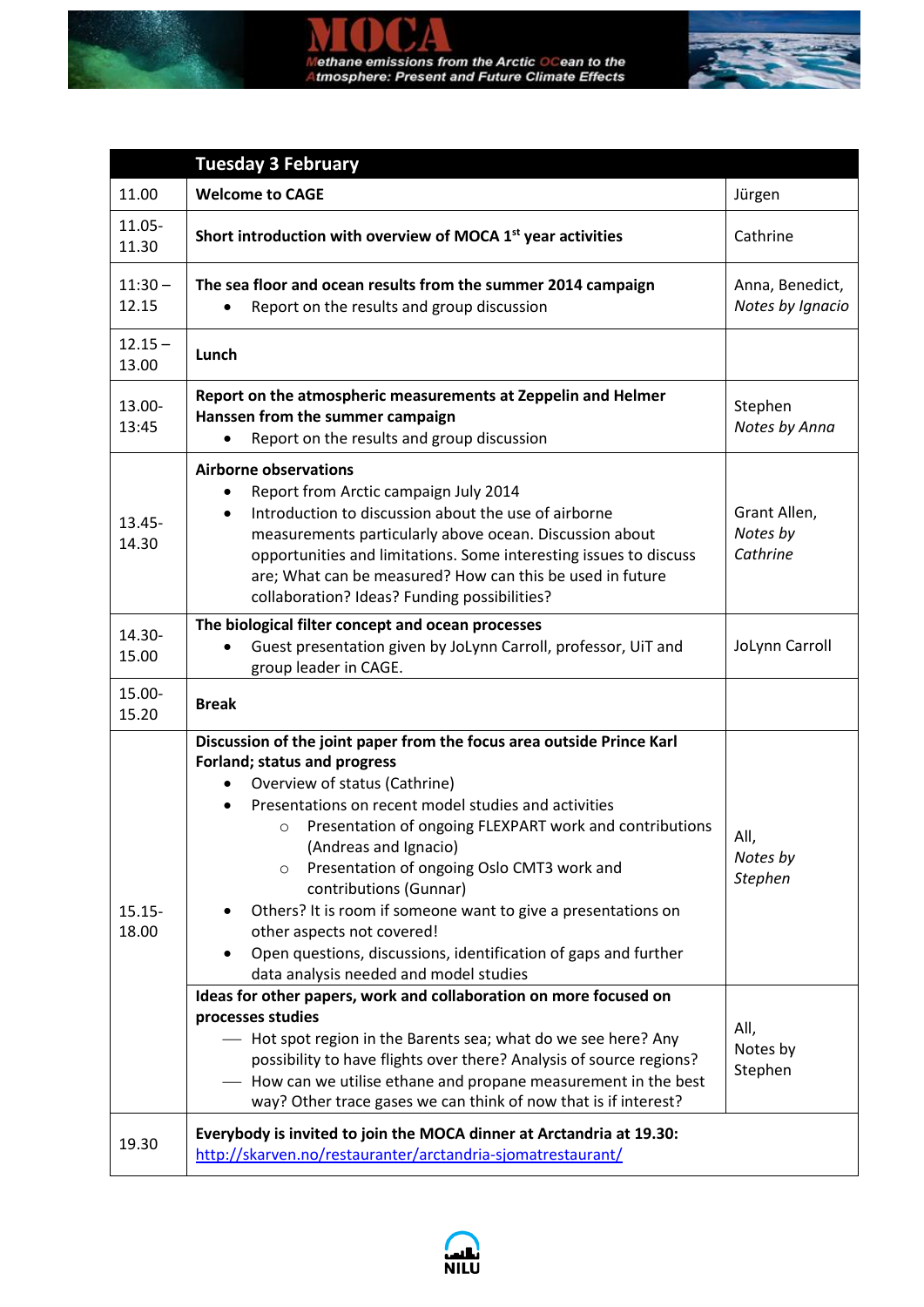

|                    | <b>Wednesday 4 February</b>                                                                                                                                                                                                                                                                                                                                                                                                                                                                     |                                 |  |
|--------------------|-------------------------------------------------------------------------------------------------------------------------------------------------------------------------------------------------------------------------------------------------------------------------------------------------------------------------------------------------------------------------------------------------------------------------------------------------------------------------------------------------|---------------------------------|--|
| $09.00 -$<br>11.00 | WP 1. Understanding and description of present state of system<br>around Svalbard<br>Status & plans for 2015, with main focus on preparation of<br>campaigns and planning of measurements in 2015<br>Cruise plan 2015 with when/where/main purpose<br>$\circ$<br>introduced by Jürgen<br>Results on methane hydrates from summer 2014<br>$\circ$<br>analysed at NILU, questions and implications, discussion<br>about possible procedures and protocols for next<br>summer<br>Others<br>$\circ$ | Jürgen,<br>Norbert,<br>Cathrine |  |
| 11-12.30           | WP 2. Understanding of present and future methane release from<br>ocean<br>status & plans for 2015 for the various tasks<br>$\bullet$<br>Input needed for model activities<br>$\bullet$                                                                                                                                                                                                                                                                                                         | Jürgen,<br>Andreas<br>Gunnar    |  |
| 12.30-13.15        | <b>Lunch offered by CAGE</b>                                                                                                                                                                                                                                                                                                                                                                                                                                                                    |                                 |  |
| 13.15-14.15        | WP3. Present and future projections of climate effects Overview og<br>Status & plans for 2015 for the various tasks<br>Input needed to model activities                                                                                                                                                                                                                                                                                                                                         | Gunnar                          |  |
| $14.15 -$<br>16.00 | WP4. Outreach and management<br>Review and adjustments of milestones and time line, if necessary<br>٠<br>Update of consortium agreement<br>$\bullet$<br><b>Outreach activities</b><br>$\bullet$<br>Other feedback, input, wishes?<br>$\bullet$<br>Next meeting                                                                                                                                                                                                                                  | Cathrine                        |  |